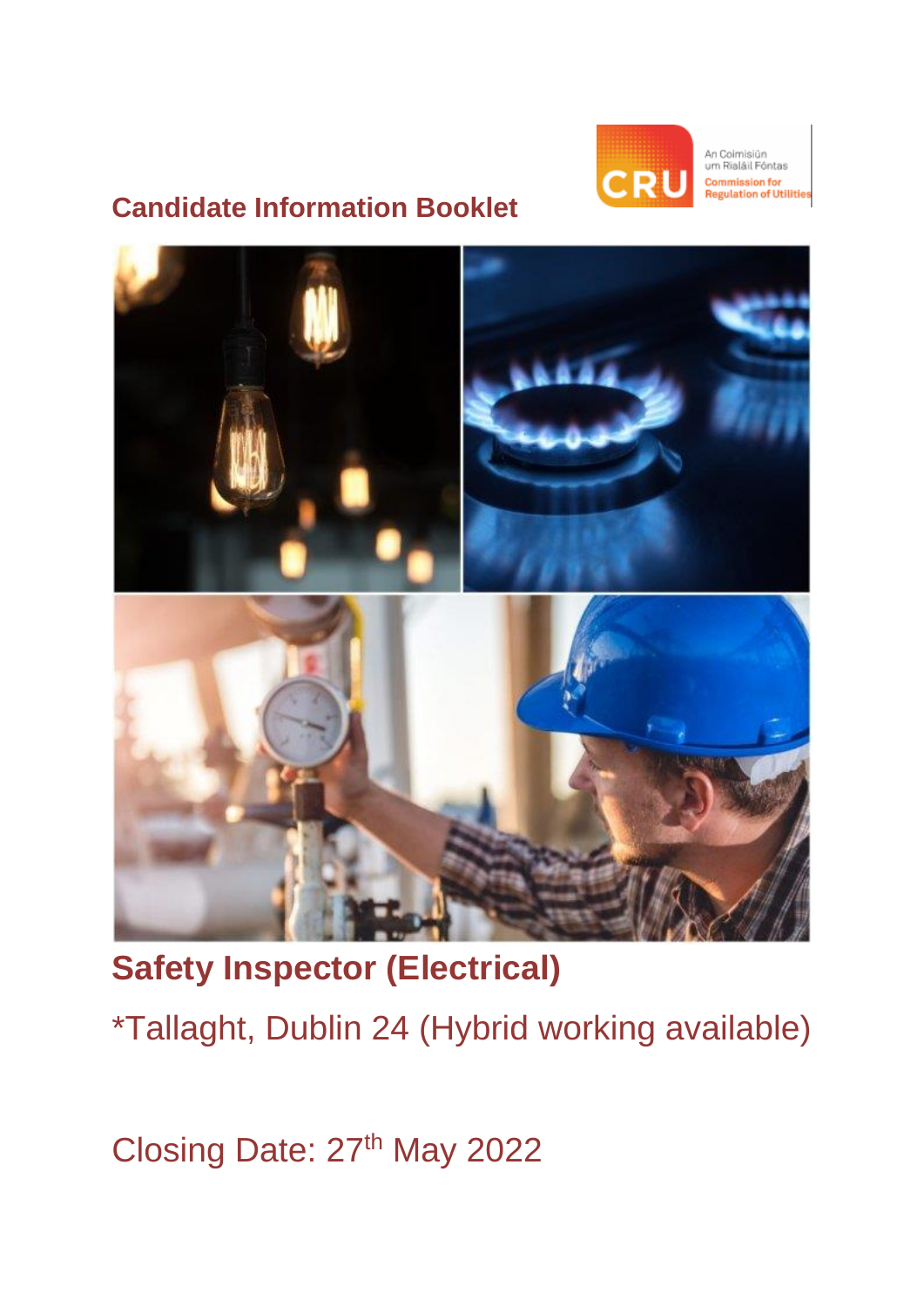### **About the CRU**

The Commission for Regulation of Utilities (CRU) is Ireland's independent energy and water regulator. The work of the CRU impacts every Irish home and business ensuring safe, secure and sustainable energy and water supplies for the benefit of all customers.

We operate within a policy and statutory framework set by Government and have responsibility for the economic regulation of energy and water, energy safety and consumer protection.

### **Energy Safety Regulation**

The CRU's Energy Safety Division holds a key role in protecting public safety and the prevention of major accidents in Ireland's energy sector. The Division is responsible for safety regulation of gas (networks, supply, storage, use and liquefied petroleum gas distribution), petroleum (upstream onshore and offshore exploration and extraction), gas installers and electrical contractors. The Division discharges its functions through:

- review and input into energy safety policy and legislative amendments;
- analysis of energy safety trends;
- conducting inspections, audits, incident and potential illegal gas/electrical works investigations; and
- taking enforcement action where warranted.

The CRU's onshore gas safety regulatory responsibilities are discharged under the Gas Safety Framework (the 'Framework'), which sets out how natural gas and Liquefied Petroleum Gas (LPG) activities are regulated with respect to safety. The Framework covers all Gas Undertakings, including the operators of Ireland's natural gas transmission and distribution networks, LPG distribution networks and also all gas shippers and suppliers. This includes oversight of the safe operation of the onshore gas network by Gas Networks Ireland (GNI).

Gas Undertakings are required to be licensed by the CRU and all licensed undertakings are required to submit a Safety Case to the CRU outlining their operations. This safety case must be accepted by the CRU to enable the undertaking to carry out their licensed activities. Carrying out certain gas activities without a licence from the CRU is an offence. The CRU also has an incident investigation role, and non-compliances with the regulatory framework identified by the CRU through audits and inspection or incident investigations may lead to enforcement actions.

The CRU has similar petroleum safety regulatory functions under its Petroleum Safety Framework, which regulates upstream oil and gas undertakings and activities in Ireland.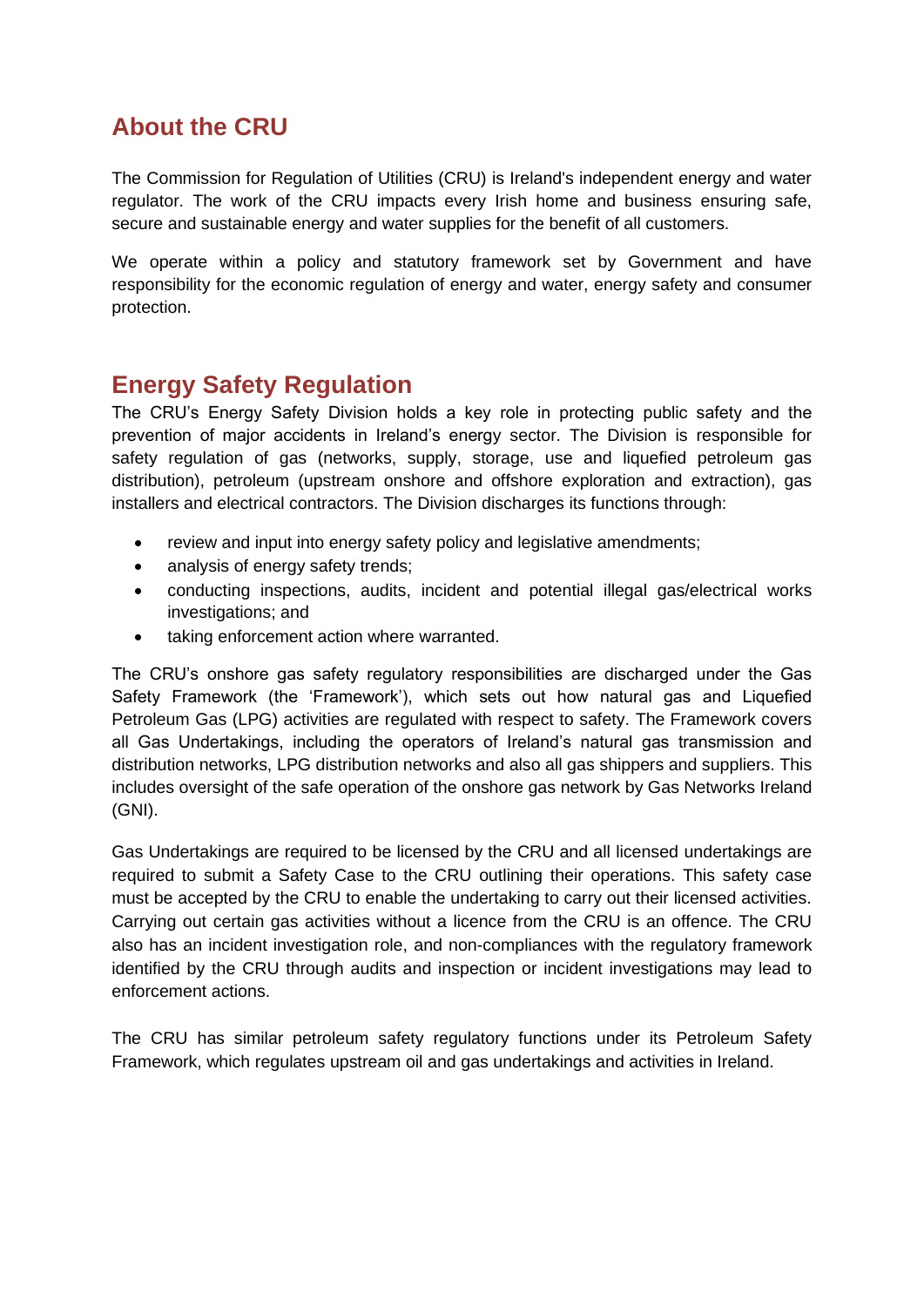# **Role Description**

The Energy Safety Division consists of 25 staff, 8 of whom are inspectors/technical specialists. A vacancy has arisen for a Safety Inspector (Electrical) within the Energy Safety Division, with an initial posting to the Safety Supervisory Bodies Team. The CRU are inviting applications for this permanent position, from qualified, experienced individuals to play a key role in energy safety.

The Safety Inspector (Electrical) will work with the Safety Supervisory Body Manager, other Inspectors/Specialists, Safety Analysts and where appropriate, external technical consultants, in the discharge of their role.

While the successful candidate will initially be posted to the Safety Supervisory Body Team, the individual will also contribute to the wider Energy Safety Division and organisation as required.

## **Responsibilities**

The Safety Inspector (Electrical) specific responsibilities include, but are not limited to:

- Carrying out audits and inspections of the Safety Supervisory Bodies and their inspectors, the compilation of associated reports of inspection findings and closing findings;
- Undertaking enforcement investigations in respect of non-conformances or potential illegal works;
- Recommending enforcement action in accordance with CRU processes and managing follow up actions;
- Providing input into CRU policies/guidelines/procedures as required;
- Liaising with relevant national and international bodies as appropriate, including other regulatory bodies;
- Participating in technical committees under the National Standards Authority of Ireland (NSAI)
- Contributing to the overall delivery of the CRU's strategy
- Peer reviewing of documents, as requested
- Advising and supporting the Commission, Senior Management Team and wider organisation on relevant regulatory or technical issues, and
- Mentoring and coaching staff (e.g. on audits, inspections and investigations).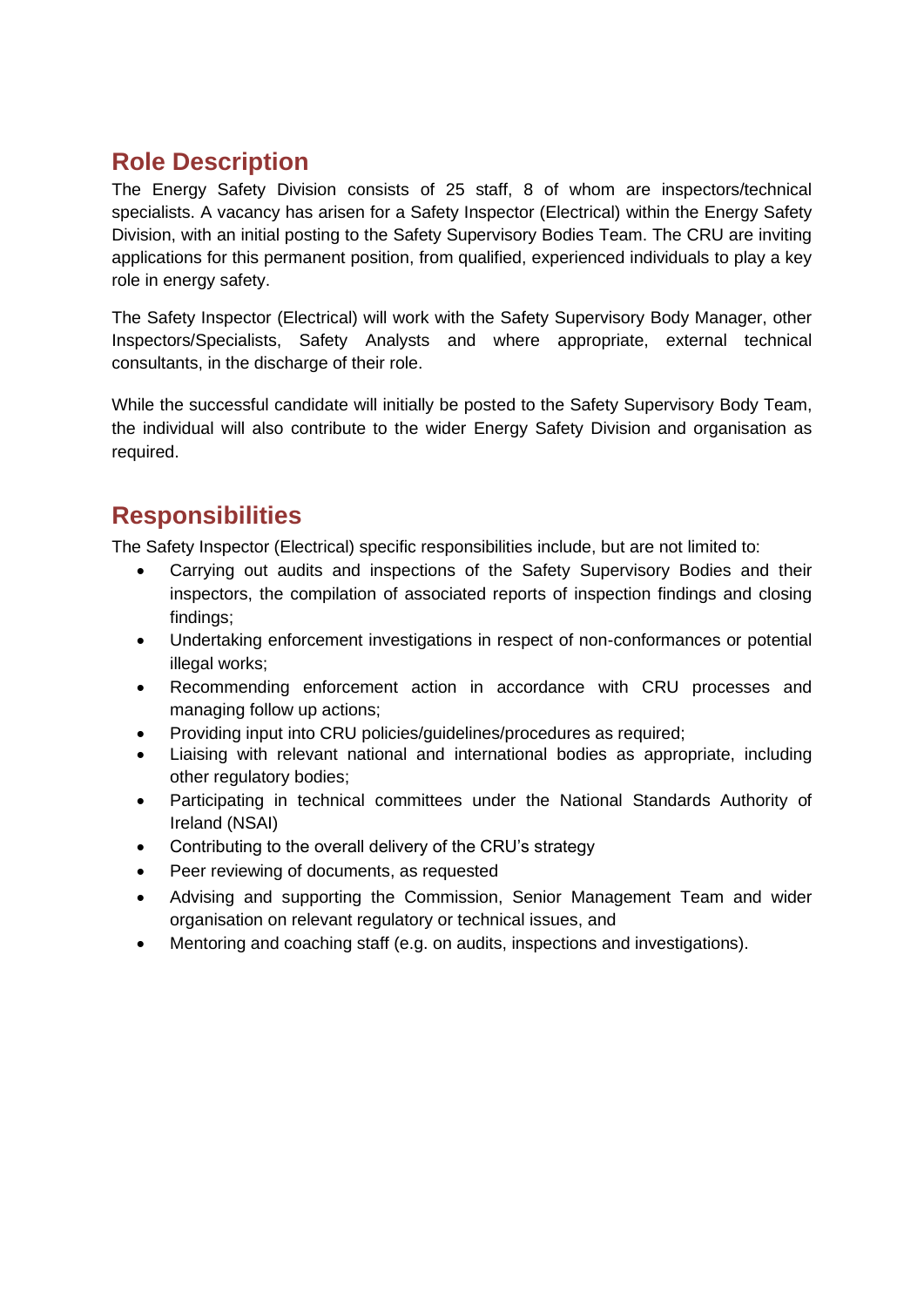### **The Candidate**

#### **Necessary requirements**

- Significant relevant experience in a regulated electrical-related industry;
- Degree in relevant discipline e.g. Building Services, Mechanical or Electrical Engineering;
- Substantial experience in carrying out audits and inspections;
- Experience in incident investigations;
- Experience of hazard analysis, risk assessment, mitigation and control;

#### **Desirable requirements**

- Working knowledge of relevant electrical standards, codes of practice and international best practice in the electrical industry;
- Trade certificate in a relevant discipline;
- Experience in quality management systems and safety management systems;
- Experience in carrying out enforcement actions/prosecutions;
- Electrical qualification, equivalent to Level  $6 9$  on the National Framework of Qualifications;
- Experience of participating in technical working groups; and
- Experience of facilitating productive relationships with external stakeholders and regulatory authorities.

#### **Key Competencies**

- Excellent planning, organisational and self-management skills;
- Ability to take information and analyse/challenge it in a constructive manner and subsequently communicate it clearly and concisely;
- Proven decision-making ability using sound judgement;
- Excellent interpersonal, written and verbal communication skills;
- Excellent networking/negotiation skills; and
- Excellent team working skills